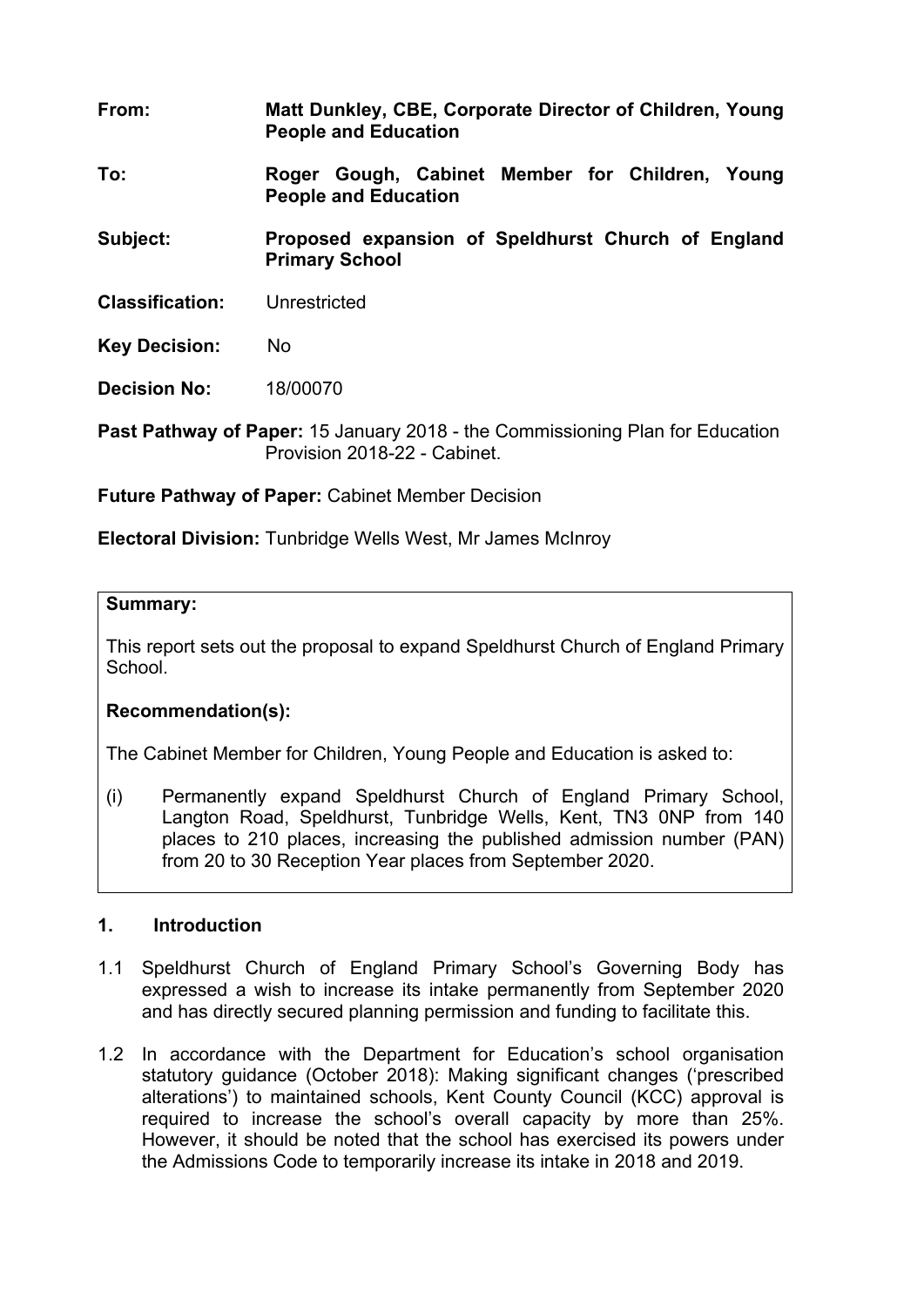- 1.3 KCC agreed to undertake a consultation for the expansion on the basis that the proposal would add additional choice to parents seeking a school place in Tunbridge Wells. In this instance, KCC is not commissioning the additional places directly and sought views from key stakeholders prior to a decision being taken.
- 1.4 As the strategic commissioner of school provision, the Local Authority (LA) has a duty to ensure that there are sufficient school places for the residents of Kent as set out in the Commissioning Plan for Education Provision in Kent 2018-22.

#### **2. Proposal**

- 2.1 Speldhurst Church of England Primary School proposes to expand from 140 places to 210 places, increasing the published admission number (PAN) from 20 to 30 Reception Year places from September 2020.
- 2.2 This is a school-led scheme that the Governing Body has secured funding to achieve. Funding has been obtained through LCVAP and with a Capital loan from KCC; as a result of which the school now has sufficient classroom space to accommodate the additional pupils.
- 2.3 KCC forecasts of pupil place demand for the Tunbridge Wells area indicate a small surplus of places in the medium term, which would not indicate a 'Basic Need' for additional provision. Nevertheless, KCC anticipates that the proposed additional places would benefit pupils in the local area and that any impact on other schools would be limited. Therefore, a consultation process has been undertaken based on increased parental choice in the locality.
- 2.4 The consultation concerned the increase in Year R intake from September 2020. However, it should be noted that the school has indicated its intention to exercise its powers under the Admissions Code to increase its intake in upper year groups from 2019.
- 2.5 Equality Impact Assessments have been completed for the education consultation in accordance with the Council's equality duty, having due regard to equality considerations when commissioning additional school capacity.

#### **3. Financial Implications**

- 3.1 **Capital** There is no additional capital expenditure required for this proposal.
- 3.2 **Revenue** Speldhurst will receive additional revenue funding in line with the increased pupil roll, but will not receive Pupil Growth funding, as the additional places were not commissioned by KCC from Basic Need.
- 3.3 **Human** The schools will appoint additional staff as and when appropriate.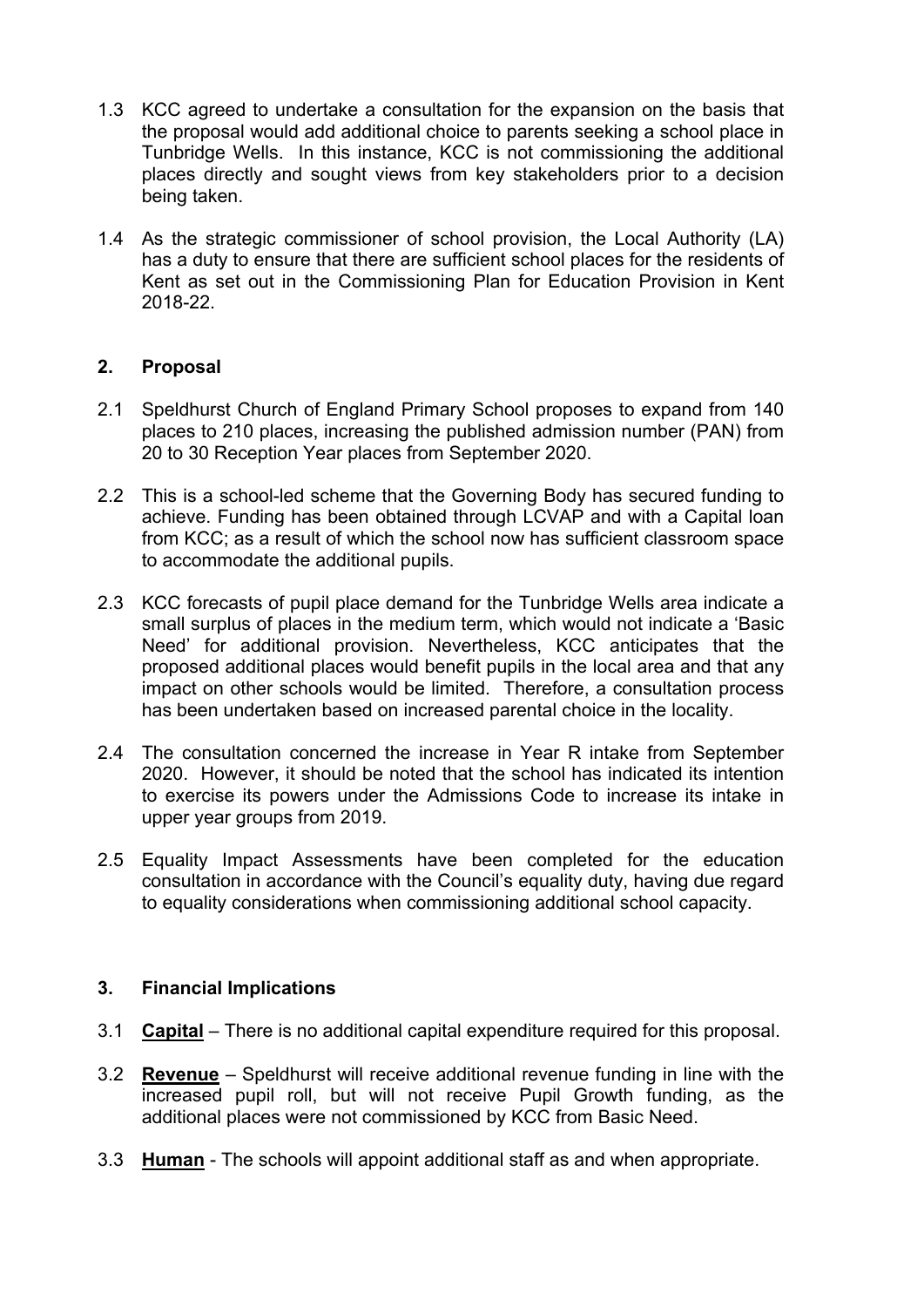## **4**. **Raising Standards**

- 4.1 Speldhurst was judged 'Outstanding' by Ofsted in February 2014. In their report, Ofsted inspectors noted that 'achievement of pupils is outstanding' and that 'pupils make consistently strong progress as they move through the school so that, by the end of Year 6, the proportion of pupils making at least good progress in reading, writing and mathematics is high.'
- 4.2 Speldhurst Church of England Primary was founded in 1859 and is proud of its traditions and links with the church and local community. The school adopts a child-centred approach to pupils' learning. The staff form a cohesive and supportive team who build on the individual strengths of children in order to raise self-esteem and make children feel valued.

## **5. Policy Framework**

- 5.1 These proposals will help to secure our ambition "to ensure that Kent's young people have access to the education, work and skills opportunities necessary to support Kent business to grow and be increasingly competitive in the national and international economy" as set out in 'Increasing Opportunities, Improving Outcomes: Kent County Council's Strategic Statement (2015- 2020)'
- 5.2 KCC as the Local Authority has a statutory duty to ensure sufficient school places are available. The County Council's Commissioning Plan for Education Provision in Kent 2018-22 is a five-year rolling plan which is updated annually. It sets out our future plans as Strategic Commissioner of Education Provision across all types and phases of education in Kent.

## **6. Consultation**

- 6.1 An education consultation was completed prior to the Cabinet Committee. Approximately 200 hard copies of the consultation document were circulated, which included a form for written responses. The consultation document was distributed to parents/carers, school staff and governors, County Councillors, Member of Parliament, the Diocesan Authorities, local libraries, Parish Councils, Tunbridge Wells District Council and others. The consultation document was posted on the KCC website and the document was widely circulated. An opportunity was also provided to send in written responses online via email.
- 6.2 The consultation was advertised on the KCC and school websites and a dropin' information sessions was held from 16:00 to 17:00 on Thursday 29th November at Speldhurst Church of England Primary School.
- 6.3 Following the closure of the consultation period, 22 responses were received that can be summarised as follows: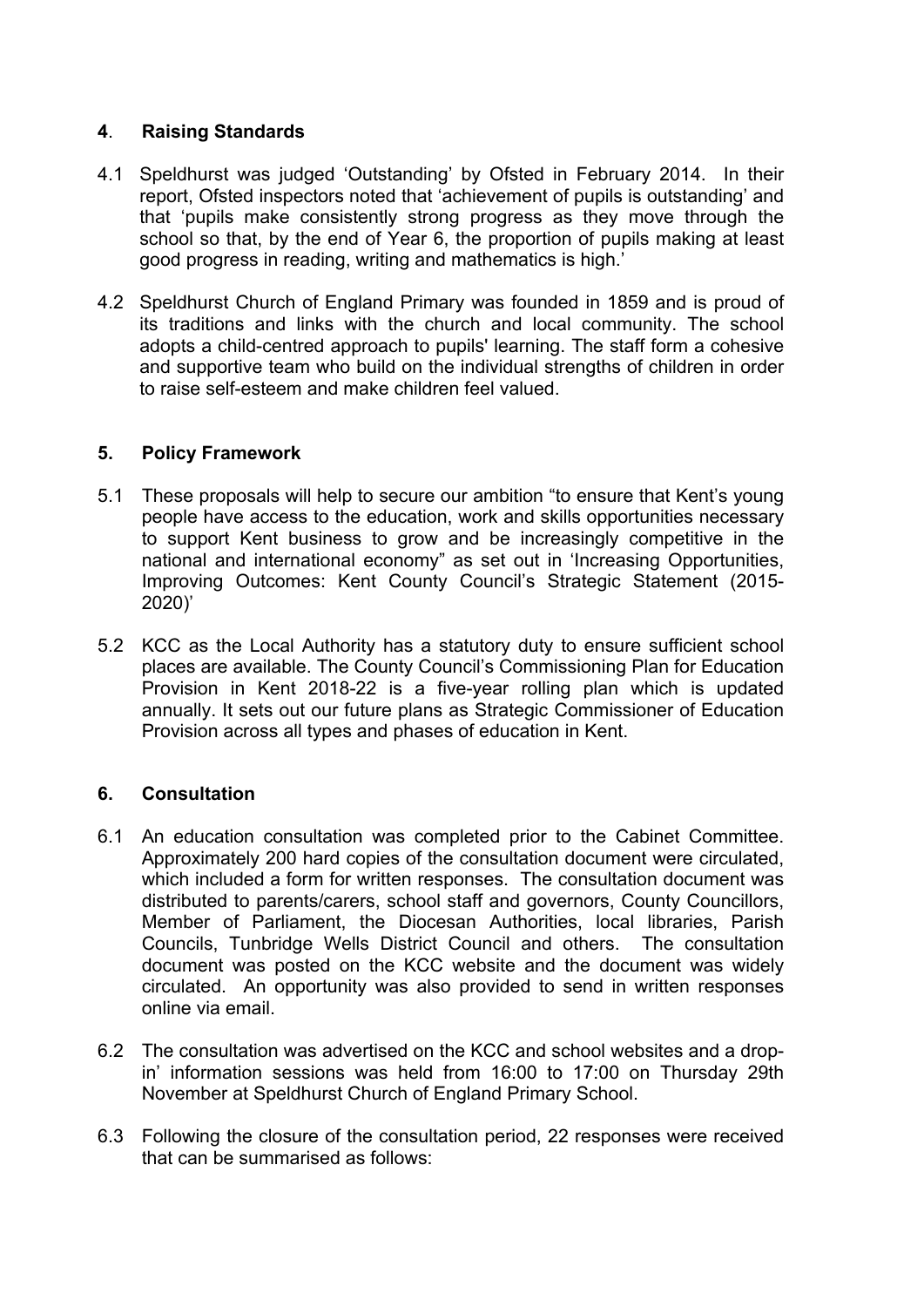| <b>Respondent</b>             | Agree | <b>Disagree</b> | <b>Undecided/Not</b><br>indicated | <b>Total</b> |
|-------------------------------|-------|-----------------|-----------------------------------|--------------|
| Parent/Carer                  |       | 3               |                                   | 13           |
| Member of Staff               |       |                 |                                   |              |
| Governor                      |       |                 |                                   |              |
| Pupil                         |       |                 |                                   |              |
| <b>Other Interested Party</b> |       |                 |                                   |              |
| Total                         | 10    | 10              |                                   | 22           |

- 6.4 A summary of the responses is available in Appendix A. The key concerns from respondents were related to pedestrian and car traffic around the school, the need for expansion and the impact on other schools in the surrounding area. The Cabinet Member for Children, Young People and Education has been passed a copy of the full set of responses for his consideration.
- 6.5 Detailed responses addressing the key concerns raised during the consultation period have been provided by Ivan Goodsell, the Chair of Governors and Stephanie Hayward, Headteacher at Speldhurst CE Primary School, see Appendix B and C.

#### **7. Views**

- 7.1 The View of the Local Members James McInroy, the local KCC member for Tunbridge Wells West has been consulted on these proposals.
- 7.2 The View of the Headteacher, Governing Body and the Diocese This is a school led proposal that has the full support of the Headteacher, Governing Body and the Diocese of Rochester.
- 7.3 The View of the Area Education Officer The Area Education Officer supports the proposal on the basis of providing increased parental choice in the locality and improving the Learning facilities available at the school.

#### **8. Conclusions**

8.1 This report sets out the proposal to permanently expand Speldhurst Church of England Primary School from 140 places to 210 places, increasing the published admission number (PAN) from 20 to 30 Reception Year places from September 2020. This is a school-led project that is delivered without capital expenditure from the Local Authority and is supported by KCC on the basis of providing greater choice for parents with additional places at a popular and oversubscribed local school.